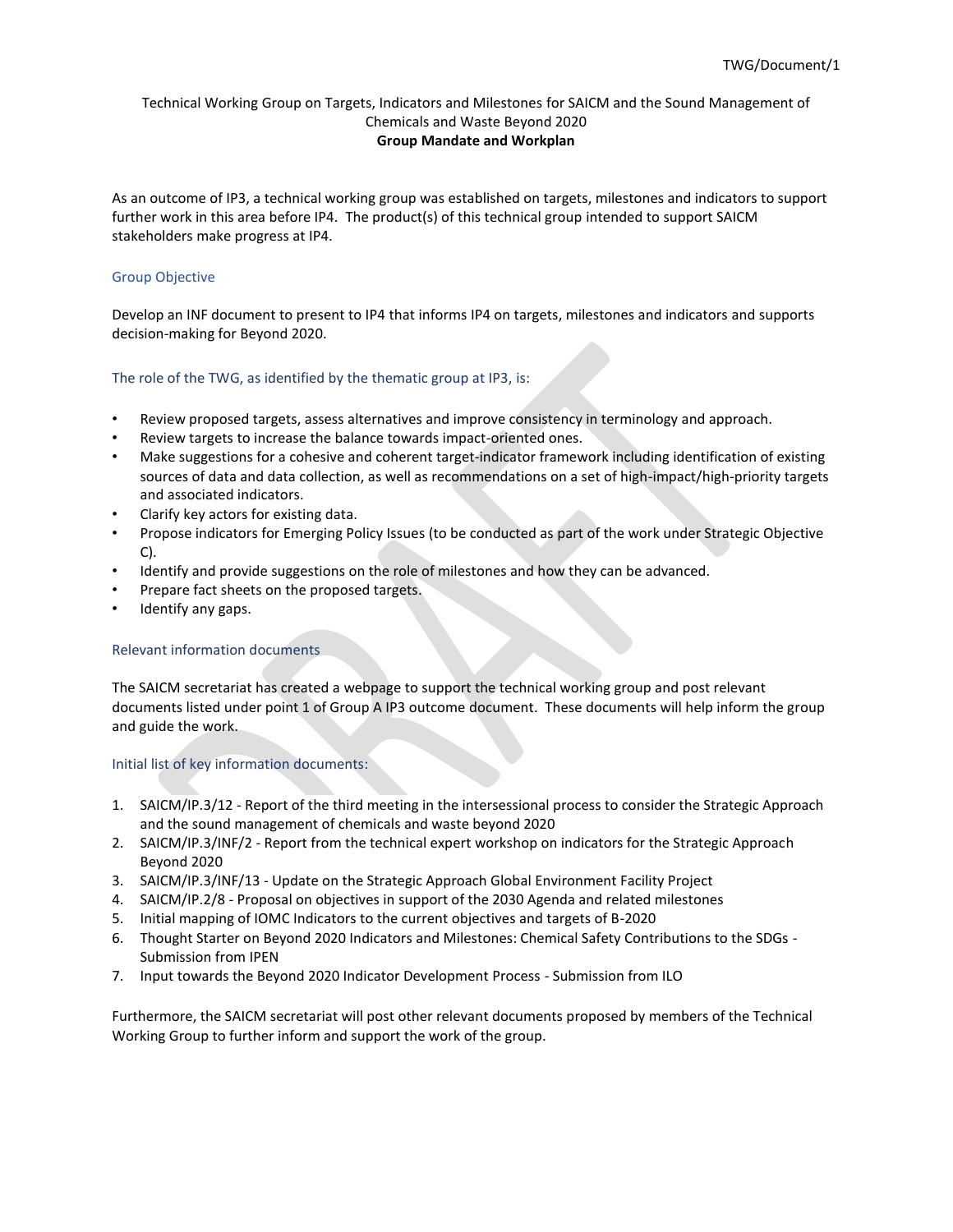## Technical Working Group on Targets, Indicators and Milestones for SAICM and the Sound Management of

#### Chemicals and Waste Beyond 2020 **Group Mandate and Workplan**

### Guiding parameters agreed at IP3 for developing targets under strategic objectives A-E:

- In developing the formulation of targets, we agree to applying a SMART-approach to targets, including measurable, achievable, impact-oriented, concise. Linkages to the SDGs should be considered.
- We should reflect upon the indicators while we formulate our targets. We do not intend drafting indicators at this stage (during IP3), however, reflection upon the types of indicators that will fall under each target is helpful in formulation.
- Similarly, in formulation of targets, we should reflect on and consider baselines. There is some data that is available for the targets or indicators in question.
- As much as possible, we should consider that targets should be timebound. Using 20XX for the target formulation - completing specific data to be done at a later stage (IP4, ICCM-5).
- Re-consider (re-visit) the purpose of the targets.
- Recognize targets have dual function of being a communication tool for beyond 2020; not just for the measurement of results.
- We do not see that we should propose specific milestones at this meeting.
- We may wish to consider integrated targets, across other clusters, that could be introduced.

#### Inputs for IP4

The following documents and information will be prepared for IP4:

- 1. Information document providing a proposal on a suggested cohesive and coherent target-indicator framework for Beyond 2020 for the consideration of IP4, which:
	- a. Reviews of the current set of proposed targets, assesses alternatives and improves consistency in terminology and approach;
	- b. Increases the balance towards impact-oriented targets;
	- c. Makes suggestions on a set of high-impact / high-priority targets and associated indicators.
	- d. Identifies linked existing data sources and data collection processes, as well as clarifies key actors.
	- e. Identifies and provides suggestions on the role of milestones and how they may be advanced.
	- f. Identifies any gaps.
- 2. Draft factsheets for the proposed targets to be available at IP4 as information, linked to the proposed strategic objectives.
- 3. Provide information on possible emerging policy issue indicators.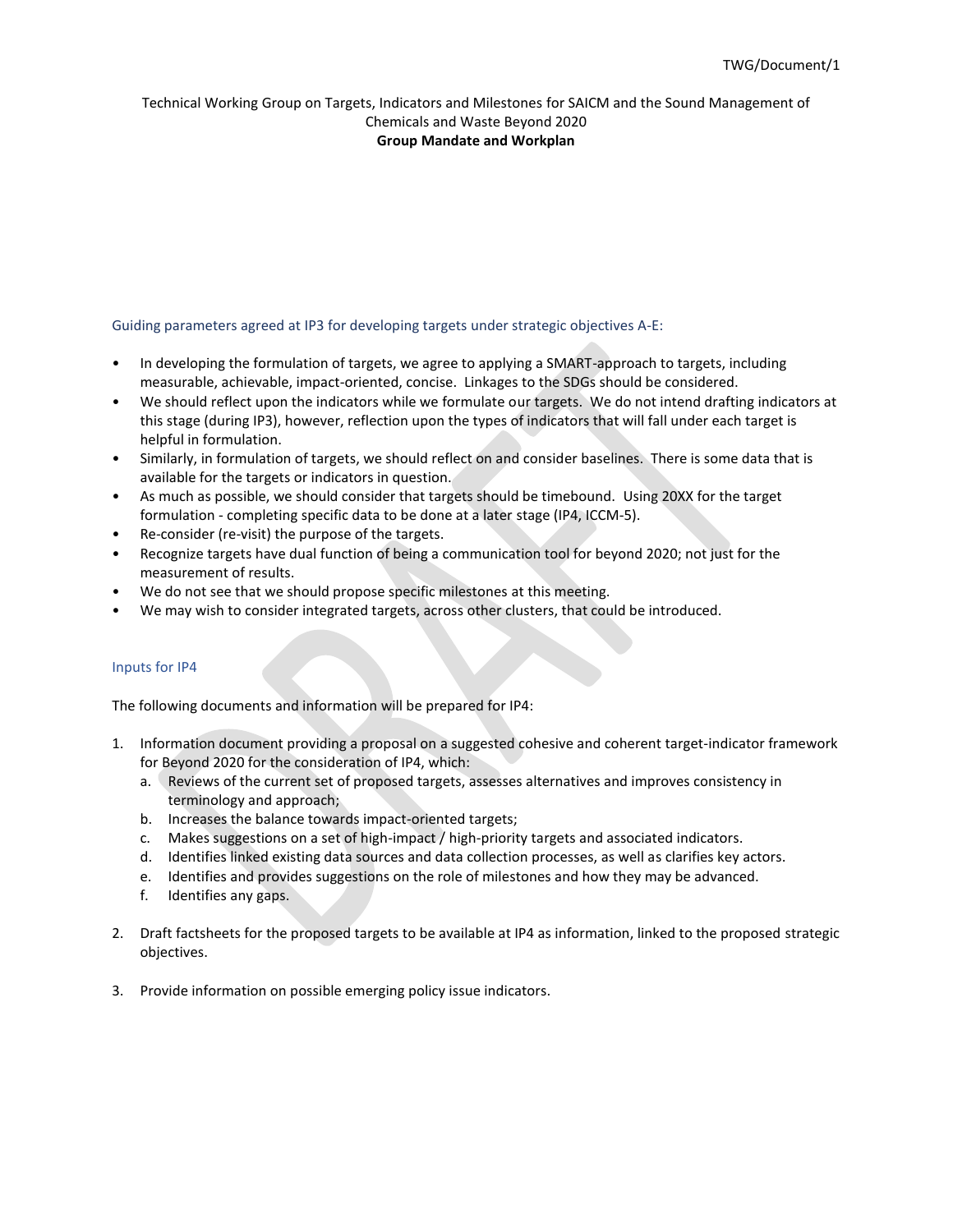### Workplan

Tasks

- 1. Form the working group and propose first meeting, working methods of the group and the face to face meeting.
- 2. Identify and post relevant information on the SAICM web page.
- 3. Proposal on a suggested cohesive and coherent target-indicator framework for Beyond 2020.<sup>1</sup>
	- a. Review current set of proposed targets<sup>2</sup>, assess alternatives and improve consistency in terminology and approach;
	- b. **Mapping exercise** of existing global and regional data and indicators that could be relevant to the Beyond 2020 Framework. 3
	- c. Set a **proposal** to merge/ eliminate replication of current targets and identify links between different targets in the context of one another and with reference to the available data to ensure a comprehensive list of proposed indicators. The proposal should also assess alternatives and improve consistency in terminology and approach of current targets.
	- d. Identify linked existing data sources and data collection processes, as well as clarify key actors.
	- e. Identify **a few high-level indicators would help to communicate** with the public and decision-makers, using targeted approaches for different audiences.
- 4. Draft Factsheets for the proposed targets.
- 5. Provide information on possible emerging policy issue indicators, building on SAICM/IP.3/INF/13. Seek initial input from IOMC and the SAICM GEF project implementing partners.
- 6. Reflect on the scope of 'waste' of the objectives in the context of the Beyond 2020 framework to measure progress against waste-related targets.
- 7. Identify and provide suggestions on the role of milestones and how they may be advanced. Provide suggestions on how to further the TWG work to link and feed into the work on milestones done by the Governance group.

<sup>1</sup> Document reference: *TWG/Document/3- Suggested framework to support the development of targets and indicators*

<sup>2</sup> Document reference: *TWG/Document/2- Initial Assessment on current status regarding target and indicators*

<sup>3</sup> Document reference: *TWG/Document/4- Mapping exercise: existing global and regional data and indicators relevant to the beyond 2020 framework*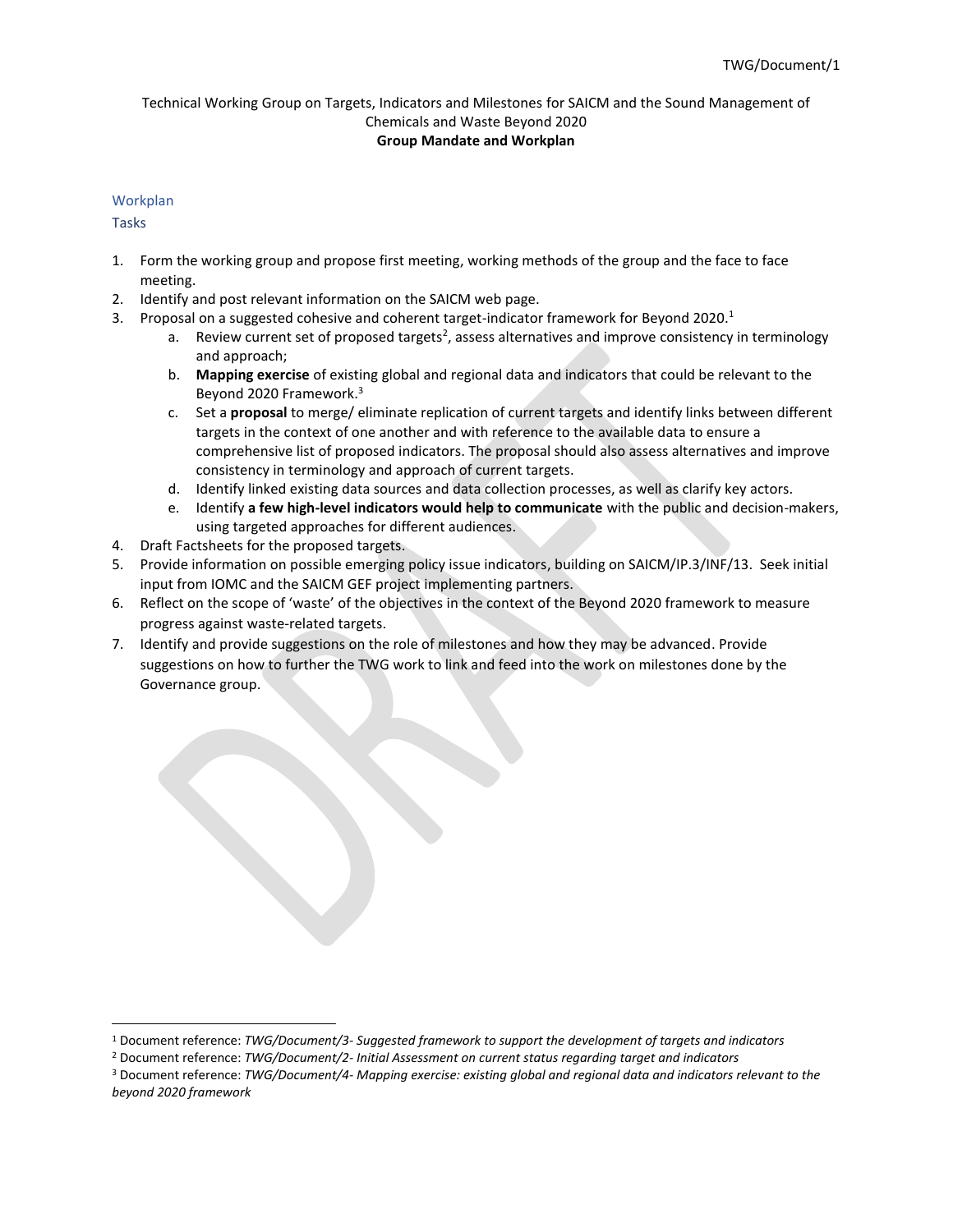### Timeline

| <b>Activities</b>                                                                                            | Proposed<br>lead        |                               | <b>Dates</b>               |              |            |             |             |              |                         |                  |             |             |              |                        |             |              |              |            |            |             |              |
|--------------------------------------------------------------------------------------------------------------|-------------------------|-------------------------------|----------------------------|--------------|------------|-------------|-------------|--------------|-------------------------|------------------|-------------|-------------|--------------|------------------------|-------------|--------------|--------------|------------|------------|-------------|--------------|
|                                                                                                              |                         | <b>Dec</b><br><b>Nov</b>      |                            | Jan          |            |             | Feb         |              |                         | Mar              |             |             |              |                        |             |              |              |            |            |             |              |
|                                                                                                              |                         | 11<br>$\qquad \qquad -$<br>15 | 18<br>$\blacksquare$<br>22 | $26 -$<br>29 | $2 -$<br>6 | $9 -$<br>13 | $16-$<br>20 | $23 -$<br>27 | $30-$<br>$\overline{4}$ | 6-<br>${\bf 10}$ | $13-$<br>17 | $20-$<br>24 | $27 -$<br>31 | $3-$<br>$\overline{7}$ | $10-$<br>14 | $17 -$<br>21 | $24 -$<br>28 | $2 -$<br>6 | $9-$<br>13 | $16-$<br>20 | $23 -$<br>27 |
| Confirm membership<br>of the group                                                                           | SAICM<br>Sec            |                               |                            |              |            |             |             |              |                         |                  |             |             |              |                        |             |              |              |            |            |             |              |
| Create web-page for<br>TWG and upload<br>relevant documents                                                  | SAICM<br>Sec            |                               |                            |              |            |             |             |              |                         |                  |             |             |              |                        |             |              |              |            |            |             |              |
| First group e-meeting                                                                                        | SAICM<br>Sec            |                               |                            |              |            |             |             |              |                         |                  |             |             |              |                        |             |              |              |            |            |             |              |
| Experts work on<br>group homework                                                                            | All<br>participa<br>nts |                               |                            |              |            |             |             |              |                         |                  |             |             |              |                        |             |              |              |            |            |             |              |
| Group homework is<br>finalized and<br>submitted to the<br>Secretariat.                                       | SAICM<br>Sec            |                               |                            |              |            |             |             |              |                         |                  |             |             |              |                        |             |              |              |            |            |             |              |
| Second group e-<br>meeting (prep for<br>face-to-face meeting)                                                |                         |                               |                            |              |            |             |             |              |                         |                  |             |             |              |                        |             |              |              |            |            |             |              |
| face-to-face meeting                                                                                         | SAICM<br>Sec            |                               |                            |              |            |             |             |              |                         |                  |             |             |              |                        |             |              |              |            |            |             |              |
| Input documents for<br>IP4 are finalized and<br>submitted to the<br>Secretariat for<br>upload as IP4 INF doc | All<br>participa<br>nts |                               |                            |              |            |             |             |              |                         |                  |             |             |              |                        |             |              |              |            |            |             |              |
| IP4                                                                                                          | SAICM<br>Sec            |                               |                            |              |            |             |             |              |                         |                  |             |             |              |                        |             |              |              |            |            |             |              |
|                                                                                                              |                         |                               |                            |              |            |             |             |              |                         |                  |             |             |              |                        |             |              |              |            |            |             |              |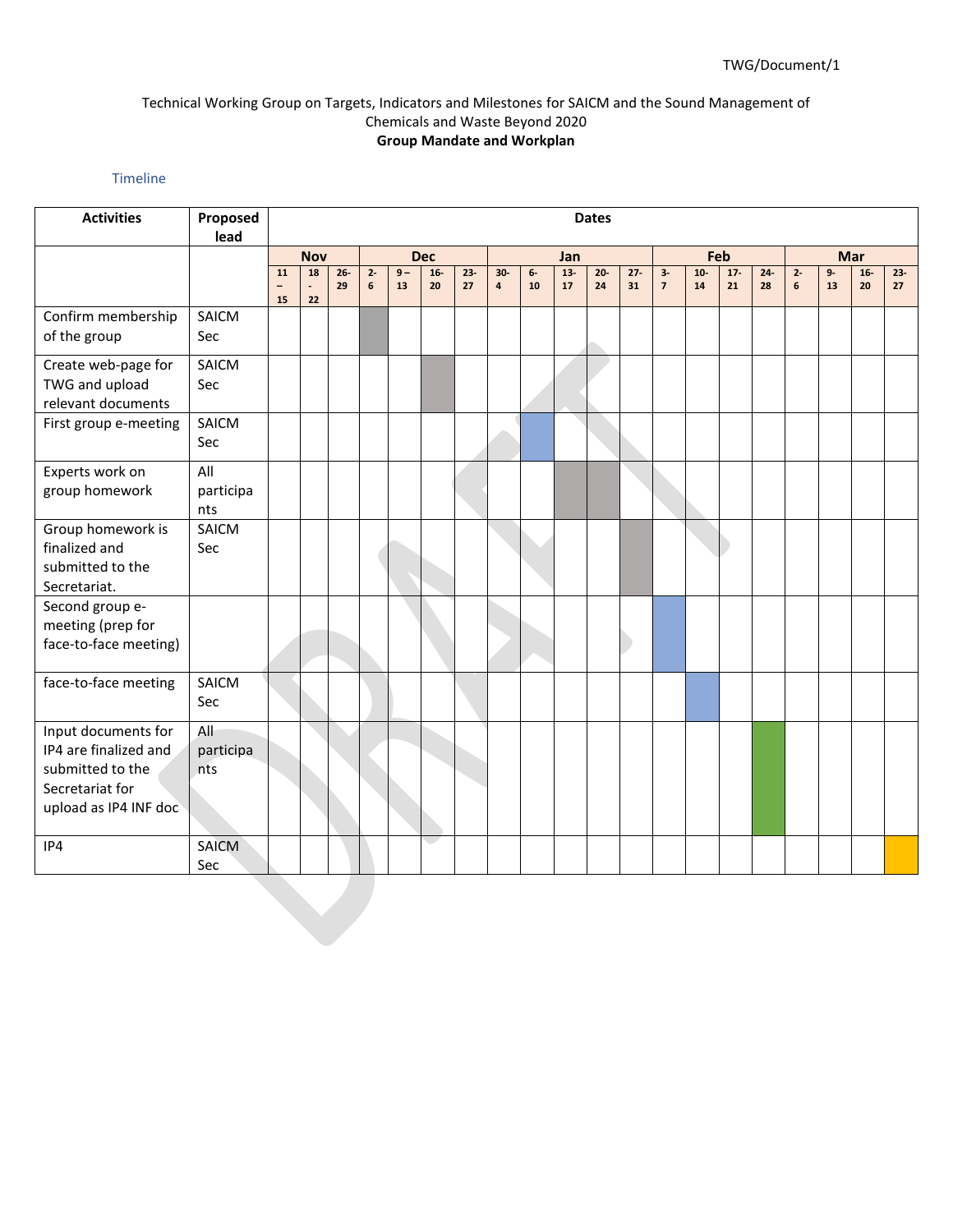## **Annex 1. List of Experts- Technical Working Group**

|                  | <b>Name</b>             | Institution/<br>Organization                                                                              | <b>Functional title</b>                                                                              | <b>Region</b> | Country     | <b>Stakeholder</b><br>group |
|------------------|-------------------------|-----------------------------------------------------------------------------------------------------------|------------------------------------------------------------------------------------------------------|---------------|-------------|-----------------------------|
| <b>Co-chairs</b> |                         |                                                                                                           |                                                                                                      |               |             |                             |
| 1                | Silvija Kalnins         | Ministry of<br>Environmental<br>Protection and<br>Regional<br>Development of<br>the Republic of<br>Latvia |                                                                                                      | <b>CEE</b>    | Latvia      |                             |
| $\overline{2}$   | Wajira Palipane         | Department of<br>Labour                                                                                   |                                                                                                      | $A-P$         | Sri Lanka   |                             |
| <b>Sectors</b>   |                         |                                                                                                           |                                                                                                      |               |             |                             |
| 3                | Samia Gharbi            | Ministry of<br><b>Education / IPEN</b>                                                                    | Teacher /<br>Environmentalis<br>t Science<br>Consultant<br><b>IPEN MENA</b><br>region<br>coordinator | AFR           | Tunisia     | <b>Public Interest</b>      |
| 4                | Tadesse Amera<br>Sahilu | <b>IPEN</b>                                                                                               | IPEN co-chair                                                                                        | AFR.          | Ethiopia    | <b>Public Interest</b>      |
| 5                | Anastasia<br>Swearingen | American<br><b>Chemistry Council</b>                                                                      | Director, Global<br>Affairs / SAICM<br>Lead                                                          | <b>WEOG</b>   | <b>USA</b>  | Industry                    |
| 6                | Servet Goren            | <b>ICCA</b>                                                                                               | Director<br>International<br>Affairs                                                                 | <b>WEOG</b>   | Deutschland | Industry                    |
| $\overline{7}$   | Susan Wilburn           | <b>Health Care</b><br><b>Without Harm</b><br>(HCWH)                                                       |                                                                                                      | WEOG          |             | Health                      |
| 8                | Andrea Rother           | University of Cape<br>Town                                                                                | Representing<br>the World<br>Federation of<br>Public Health<br>Associations<br>(WFPHA)               | WEOG          |             | Health                      |
| 9                | Manal Azzi              | <b>ILO</b>                                                                                                |                                                                                                      |               |             | Labour                      |
| 10               | Rory O'Neill            | International<br><b>Trade Union</b><br>Confederation<br>(ITUC)                                            |                                                                                                      | WEOG          |             | Labour                      |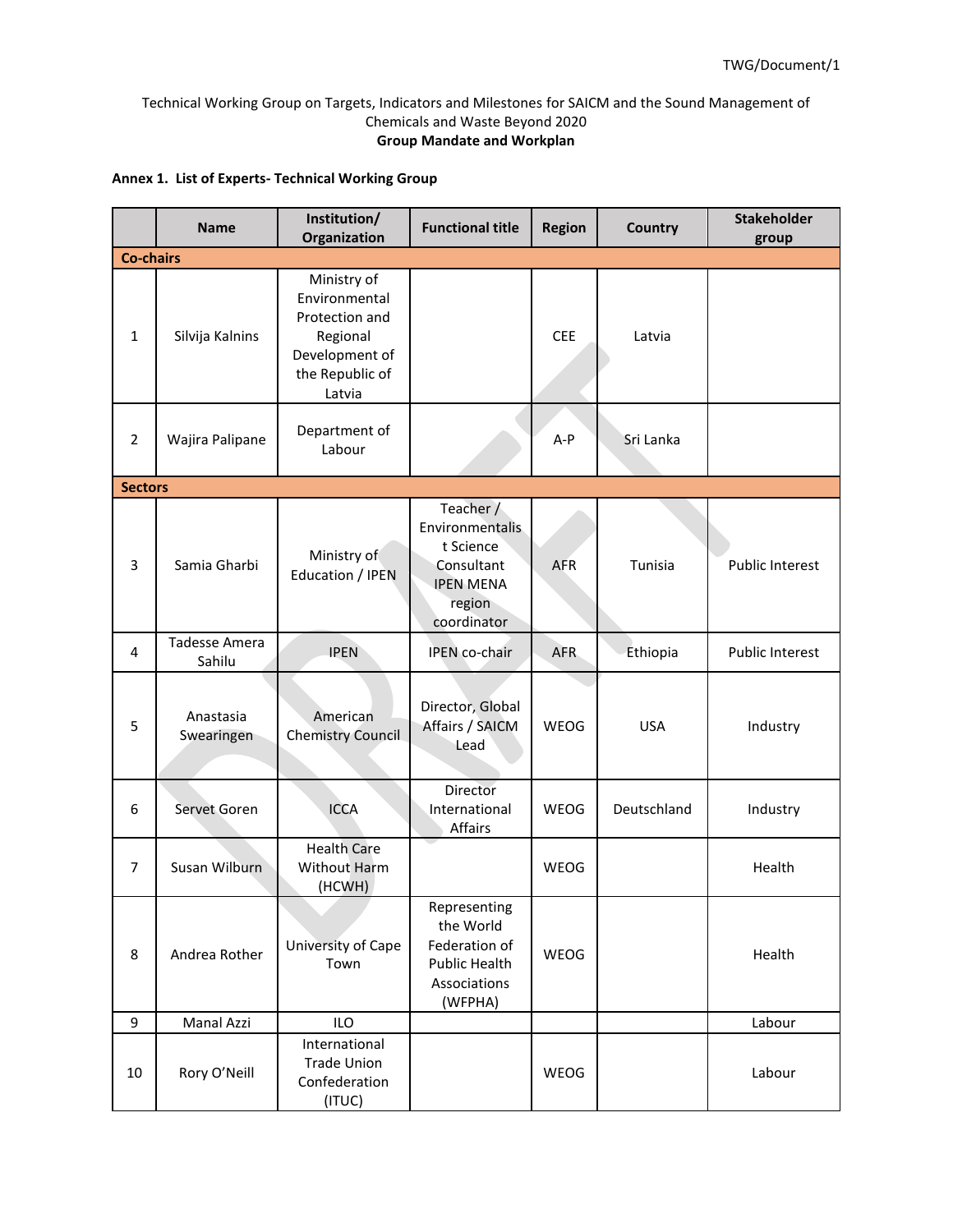| <b>IOMC</b>    |                                     |                                                                           |                                                                                       |            |                                   |            |
|----------------|-------------------------------------|---------------------------------------------------------------------------|---------------------------------------------------------------------------------------|------------|-----------------------------------|------------|
| 11             | <b>WHO</b>                          |                                                                           |                                                                                       |            |                                   |            |
|                | Carolyn VIckers                     |                                                                           |                                                                                       |            |                                   |            |
|                | <b>UNEP</b>                         |                                                                           |                                                                                       |            |                                   |            |
| 12             | Jacqueline                          |                                                                           |                                                                                       |            |                                   |            |
|                | Alvarez<br><b>UNITAR</b>            |                                                                           |                                                                                       |            |                                   |            |
| 13             | Jorge Ocana                         |                                                                           |                                                                                       |            |                                   |            |
|                | <b>FAO</b>                          |                                                                           |                                                                                       |            |                                   |            |
| 14             | tbc                                 |                                                                           |                                                                                       |            |                                   |            |
| <b>Regions</b> |                                     |                                                                           |                                                                                       |            |                                   |            |
| 15             | Italo Andres<br>Flamenco<br>Cordova | Ministry of<br>Environment and<br><b>Natural Resources</b>                | Hazardous<br>materials<br>specialists                                                 | LAC        | El Salvador                       | Government |
| 16             | Alejandra Costa                     | Environmental<br>and Sustainable<br>Development<br>General<br>Secretariat | Director of<br>chemical<br>products and<br>substances                                 | LAC        | Argentina                         | Government |
| 17             | André Luiz<br>Felisberto<br>Franca  | Ministry of the<br>Environment<br><b>Brazil</b>                           | Secretary of<br>Environmental<br>Quality                                              | LAC        | <b>Brazil</b>                     | Government |
| 18             | Franklyn Connor                     | St. Kitts and Nevis<br>Bureau of<br>Standards                             | Chemist                                                                               | <b>LAC</b> | St. Kitts                         | Government |
| 19             | Romana Grizeji                      | Ministry of Health<br>Croatia                                             | Senior Expert<br>Advisor                                                              | <b>CEE</b> | Croatia                           | Government |
| 20             | Lina Tarkus                         | Ministry of<br>Environment                                                | Senior Officer<br>Environmental<br>Technology<br>Department                           | <b>CEE</b> | Estonia                           | Government |
| 21             | Suzana<br>Andonova                  | Ministry of<br>Environment and<br><b>Physical Planning</b>                | <b>National Project</b><br>Coordinator at<br>POPs Unit<br><b>SAICM Focal</b><br>Point | <b>CEE</b> | Republic of<br>North<br>Macedonia | Government |
| 22             | Tatiana Tugui                       | Ministry of<br>Ecology and<br><b>Natural Resources</b>                    |                                                                                       | <b>CEE</b> | Republic of<br>Moldova            | Government |
| 23             | Audun<br>Heggelund                  | Norwegian<br>Environment<br>Agency                                        | Senior Adviser                                                                        | WEOG       | Norway                            | Government |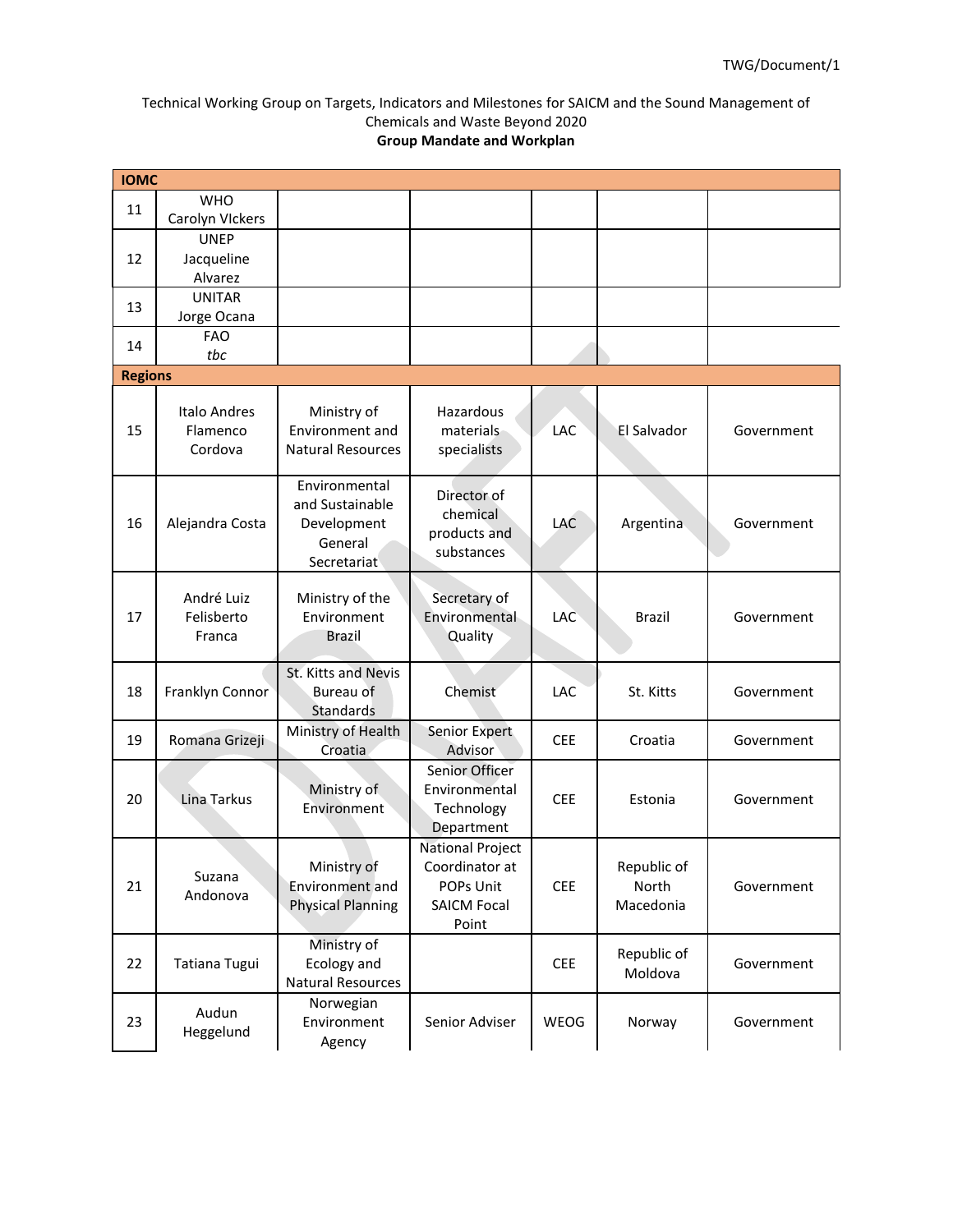| 24 | Laura Nazef                   | <b>USEPA</b>                                                                                                    | Environmental<br>Protection<br>Specialist                                                   | <b>WEOG</b> | <b>USA</b>                        | Government |
|----|-------------------------------|-----------------------------------------------------------------------------------------------------------------|---------------------------------------------------------------------------------------------|-------------|-----------------------------------|------------|
| 25 | Hans-Christian<br>Stolzenberg | German<br>Environment<br>Agency                                                                                 | Scientific<br>Director, Head<br>of Section<br>International<br>Chemicals<br>Management      | WEOG        | Germany                           | Government |
| 26 | Hinni Papponen                | Ministry of the<br>Environment                                                                                  | Ministerial<br>Adviser                                                                      | WEOG        | Finland                           | Government |
| 27 | Zukie GWAYI                   | Department of<br>Environmental<br>Affairs                                                                       | Senior Policy<br>Advisor/Directo<br>r: international<br>Chemicals &<br>Waste<br>Cooperation | <b>AFR</b>  | South Africa                      | Government |
| 28 | Daniel Ndayo                  |                                                                                                                 |                                                                                             | <b>AFR</b>  | Tanzania                          | Government |
| 29 | Cissé DIOUE                   | Ministère de<br>l'Environnement<br>et de<br>l'Assainissement                                                    | <b>SAICM Focal</b><br>Point                                                                 | <b>AFR</b>  | Mali                              | Government |
| 30 | Serge Molly<br>Allo'o Allo'o  | Ministère de<br>l'Environnement,<br>Concession de la<br>direction<br>provinciale des<br>forêts de<br>l'Estuaire | Directeur<br>Technique<br><b>SAICM Focal</b><br>Point                                       | <b>AFR</b>  | Gabon                             | Government |
| 31 | Dr. Noriyuki<br>Suzuki        | National Institute<br>for<br><b>Environmental St</b><br>udies                                                   | Center for<br>Health and<br>Environmental<br>Risk Research /<br>Director                    | $A-P$       | Japan                             | Government |
| 32 | Mr. Mohammed<br>Khashashneh   | Ministry of<br>Environment                                                                                      | Secretary<br>General<br>Technical<br>Assistant                                              | A-P         | Hashemite<br>Kingdom of<br>Jordan | Government |
| 33 | Ms. ZHAO Jing                 | Solid Waste and<br>Chemicals<br>Management<br>Center<br>Ministry of<br>Ecology and<br>Environment               |                                                                                             | A-P         | People's<br>Republic of<br>China  | Government |